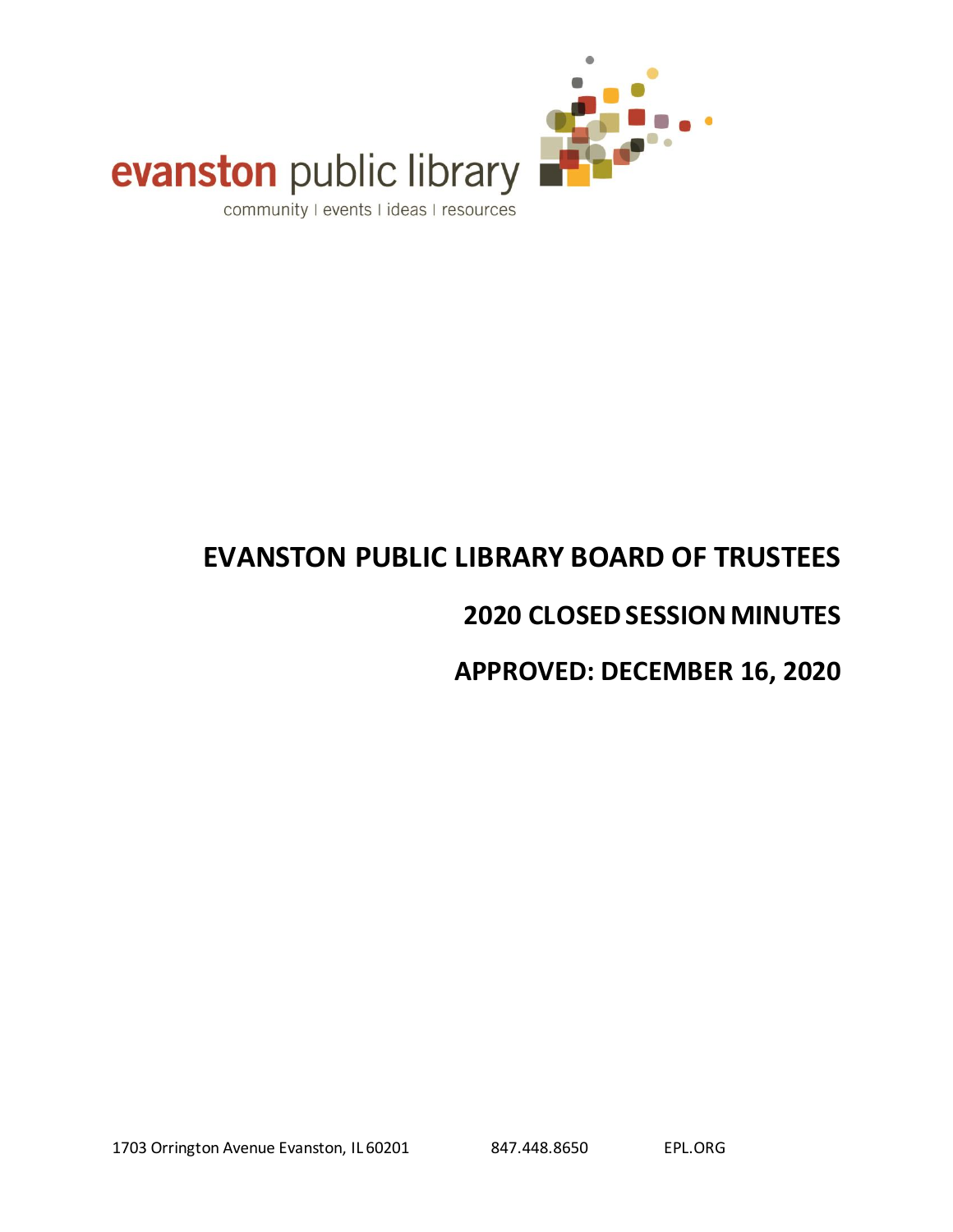

#### **MEETING MINUTES EVANSTON PUBLIC LIBRARY BOARD OF TRUSTEES Wednesday, February 12, 2020 6:30 PM**

Evanston Public Library, 1703 Orrington Avenue, Falcon Room

## **CLOSED SESSION**

**Members Present:** Adam Goodman, Ruth Hays, Rachel Hayman, Denia Hester, Shawn Iles, Margaret Lurie (by phone), Vaishali Patel, Benjamin Schapiro and Terry Soto.

**Members Absent**: None

**Presiding Member:** Shawn Iles, President

**Staff:** Karen Danczak Lyons

**CALL TO ORDER** – **Executive Session –** President Iles read the official language for convening a Closed Executive Session. Motion made by Iles, seconded by Soto and approved by voice vote, the Trustees moved into Closed Executive Session.

The Board discussed the proposed Library Director Evaluation Process.

The Board re-convened into Open Session at 8:37 pm.

Respectfully Submitted,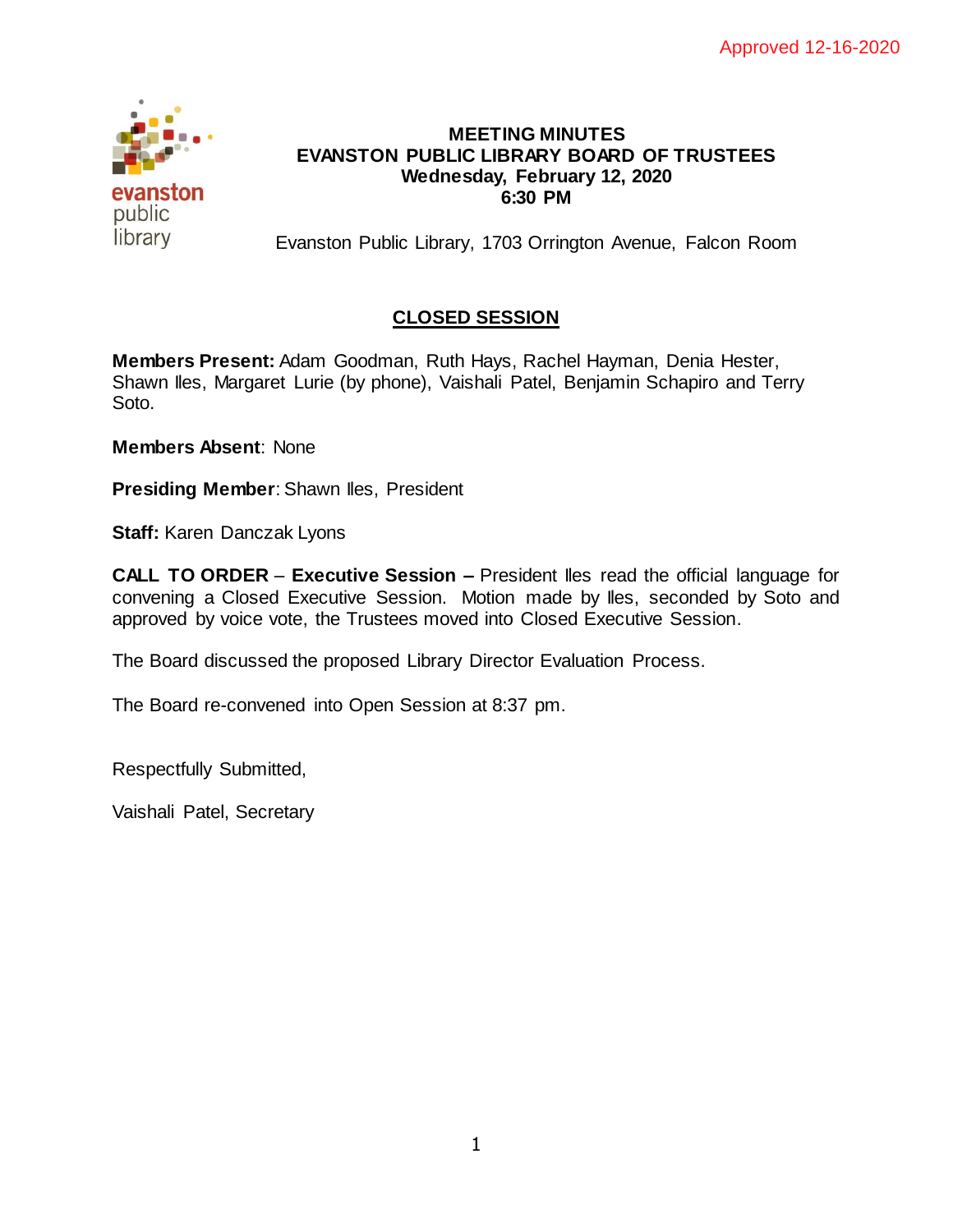

#### **MEETING MINUTES EVANSTON PUBLIC LIBRARY BOARD OF TRUSTEES Wednesday, March 18, 2020 6:30 PM**

Remote Meeting via Zoom

### **CLOSED SESSION**

**Members Present:** Adam Goodman, Rachel Hayman, Denia Hester, Shawn Iles, Margaret Lurie, Vaishali Patel, Benjamin Schapiro and Terry Soto

**Members Absent**: Ruth Hays

**Staff:** 

**Presiding Member:** Shawn Iles, President

**CALL TO ORDER** – **Executive Session –** Although the agenda called for a Closed Executive Session to discuss the proposed Library Director Evaluation Process, this matter was postponed – no session was convened.

Respectfully Submitted,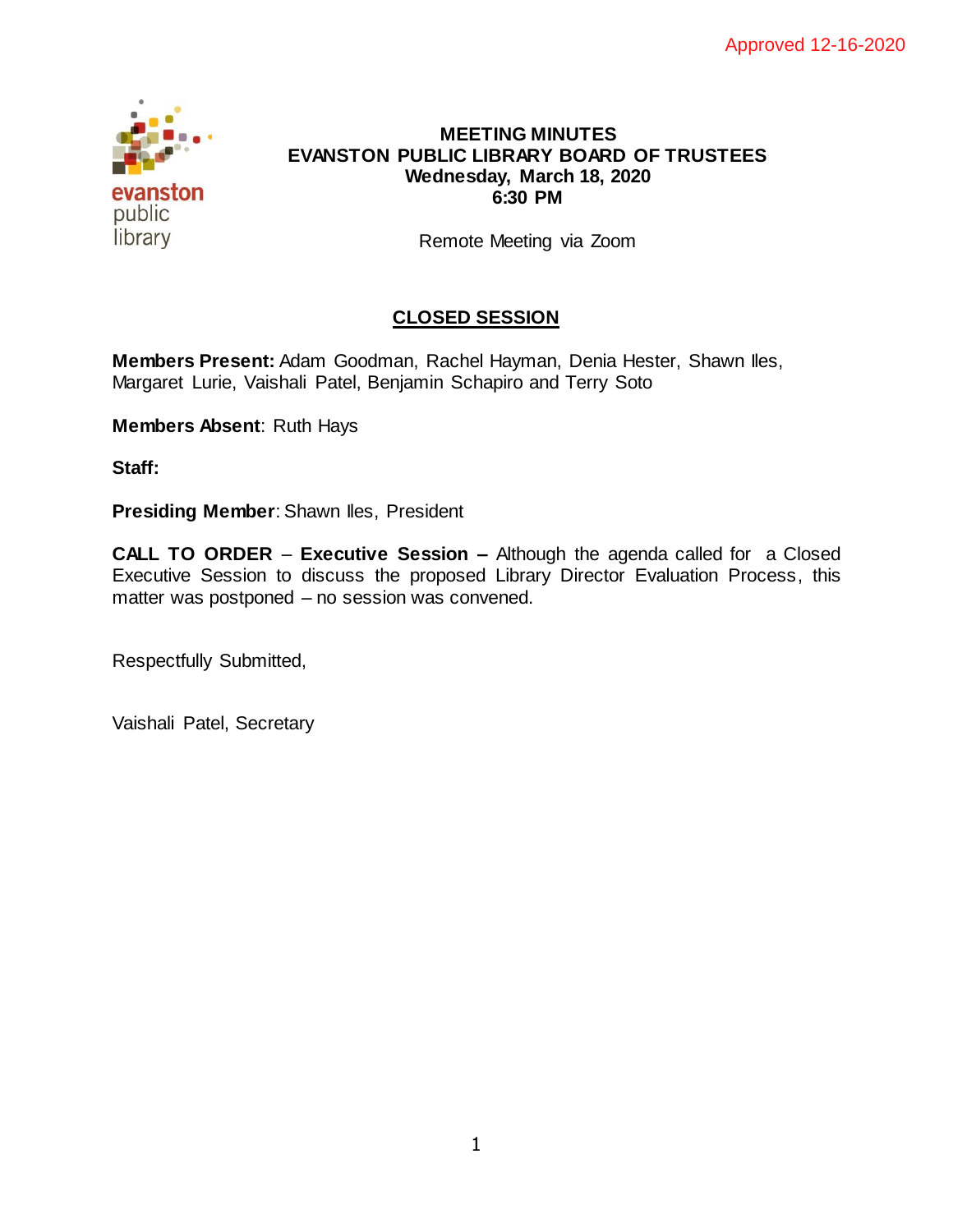

#### **MEETING MINUTES EVANSTON PUBLIC LIBRARY BOARD OF TRUSTEES Wednesday, May 20, 2020** 6:30 P.M. Remote Board Meeting

## **CLOSED SESSION**

**Members Present:** Adam Goodman, Rachel Hayman, Ruth Hays, Denia Hester, Shawn Iles, Margaret Lurie, Vaishali Patel, Benjamin Schapiro and Terry Soto.

**Members Absent:** None

**Presiding Member:** Shawn Iles, President

**Staff:** Interim Director Jill Skwerski, Teri Campbell, Tim Longo and Heather Norborg

**CALL TO ORDER** – **Executive Session –** President Iles read the official language for convening a Closed Executive Session. Motion made by Iles, seconded by Patel and approved by roll vote, the Trustees moved into Closed Executive Session.

The Board discussed Personnel and Real Estate matters.

With a motion made by President Iles and seconded by Trustee Hayman, the board ended the Executive Session.

The Board re-convened the Open Session at 8:59 pm.

Respectfully Submitted,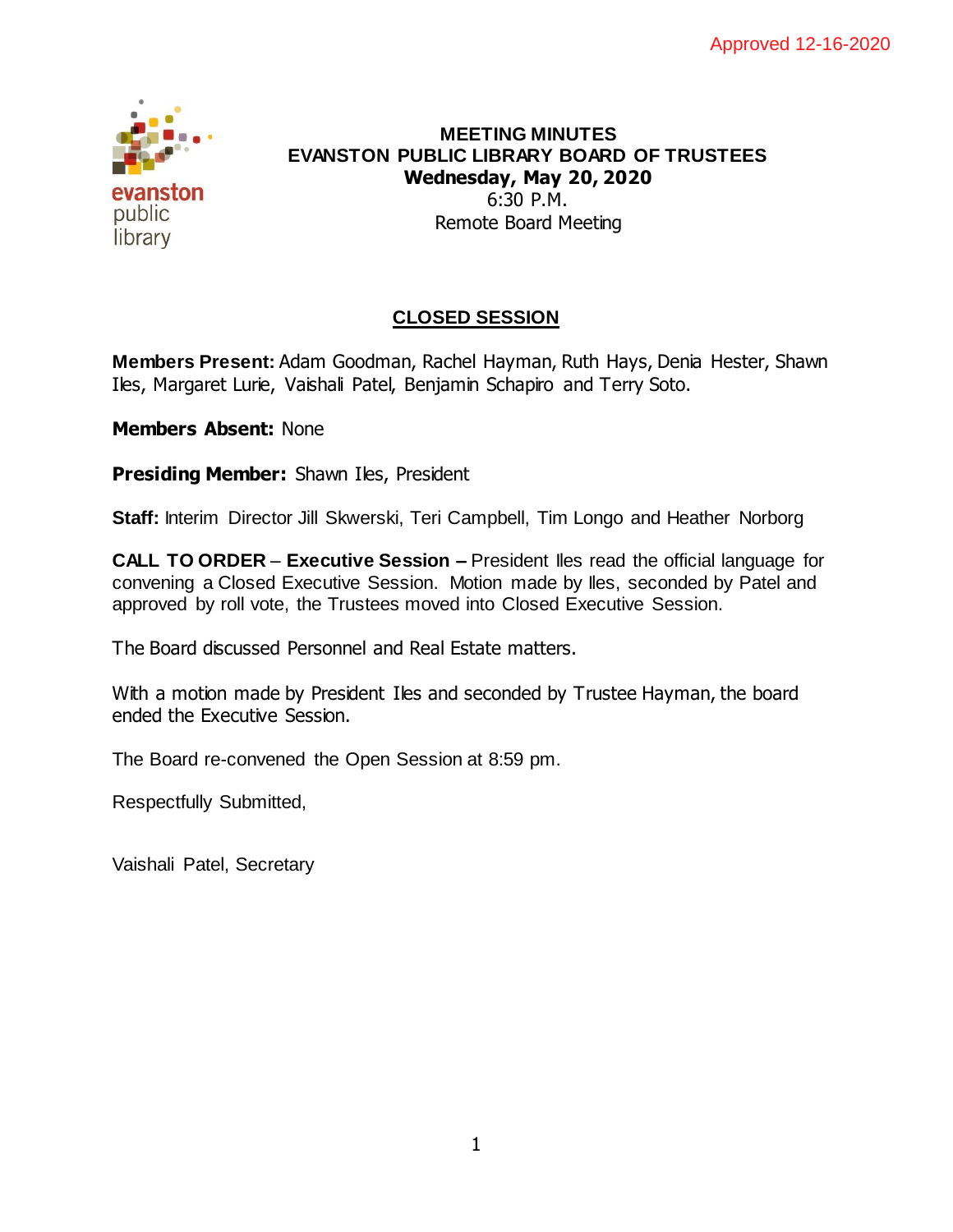

#### **MEETING MINUTES EVANSTON PUBLIC LIBRARY BOARD OF TRUSTEES Wednesday, June 17, 2020** 6:30 P.M. Remote Board Meeting

# **CLOSED SESSION**

**Members Present:** Adam Goodman, Rachel Hayman, Ruth Hays, Denia Hester, Shawn Iles, Margaret Lurie, Vaishali Patel, Benjamin Schapiro and Terry Soto

**Members Absent:** None

**Presiding Member:** Shawn Iles, President

**Staff:** Interim Director Heather Norborg, Teri Campbell, Tim Longo, Jill Skwerski

**CALL TO ORDER** – **Executive Session –** President Iles read the official language for convening a Closed Executive Session. Upon motion made by President Iles, seconded by Trustee Schapiro and approved by roll call vote, the Trustees moved into Closed Executive Session.

The board discussed Real Estate matters. Closed Executive Session minutes were not provided for review and approval.

Upon motion made by Trustee Lurie, seconded by Trustee Schapiro, and approved by voice vote, the Trustees adjourned from executive session.

The Board re-convened the Open Session at 9:02 pm.

Respectfully Submitted,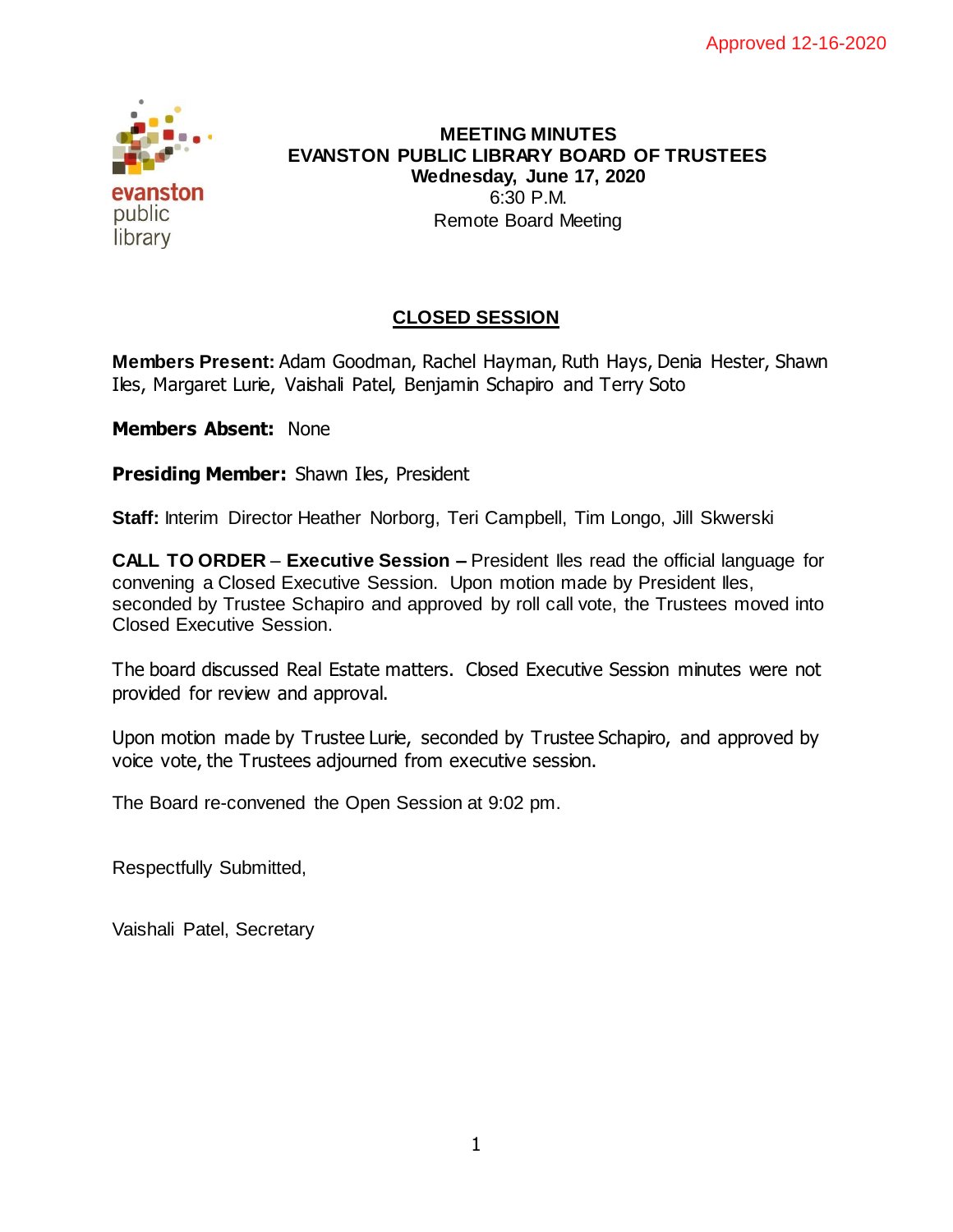

#### **MEETING MINUTES EVANSTON PUBLIC LIBRARY BOARD OF TRUSTEES Wednesday, July 15, 2020** 6:30 P.M. Remote Board Meeting

# **CLOSED SESSION**

**Members Present:** Adam Goodman, Rachel Hayman, Ruth Hays, Denia Hester, Shawn Iles, Margaret Lurie, Vaishali Patel, Benjamin Schapiro and Terry Soto

**Members Absent:** None

**Presiding Member:** Shawn Iles, President

**Staff:** Karen Danczak Lyons

**CALL TO ORDER** – **Executive Session –** President Iles read the official language for convening a Closed Executive Session. Motion made by President Iles, seconded by Trustee Patel and approved by roll call vote, the Trustees moved into Closed Executive Session.

The Trustees discussed Personnel (Executive Director's Performance Review).

Upon motion made by Trustee Schapiro and seconded by Trustee Lurie, the motion to move out of the Executive Session was approved by roll call vote.

The Board re-convened into Open Session at 9:27 pm.

Respectfully Submitted,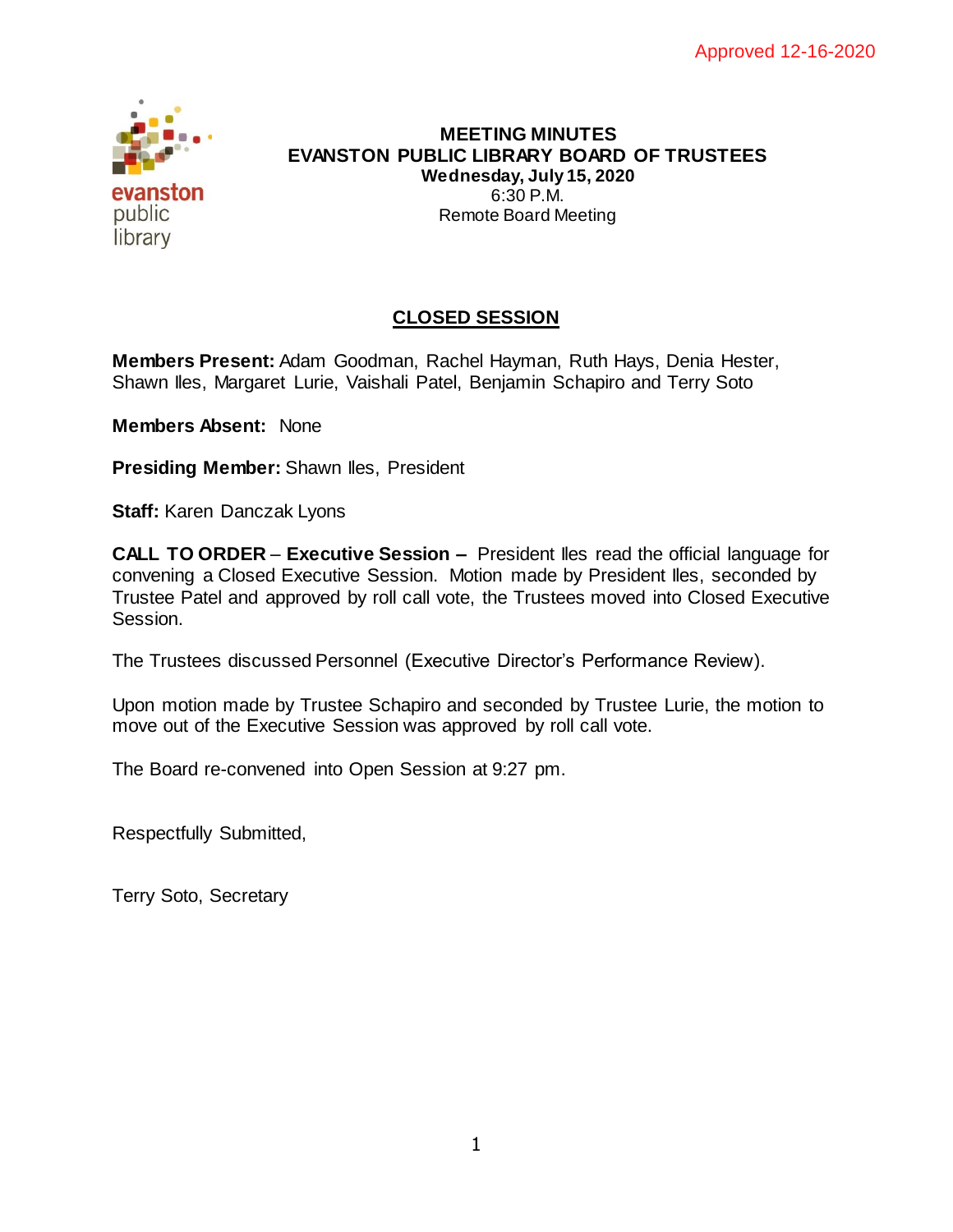

#### **MEETING MINUTES EVANSTON PUBLIC LIBRARY BOARD OF TRUSTEES Wednesday, August 19, 2020** 6:30 P.M. Remote Board Meeting

## **CLOSED SESSION**

**Members Present:** Adam Goodman, Rachel Hayman, Ruth Hays, Denia Hester, Shawn Iles, Margaret Lurie, Vaishali Patel, Benjamin Schapiro and Terry Soto

**Members Absent:** None

**Presiding Member:** Shawn Iles, President

**Staff:** Karen Danczak Lyons

**CALL TO ORDER** – **Executive Session –** President Iles read the official language for convening a Closed Executive Session. Upon motion made by Iles, seconded by Trustee Patel and approved by roll call vote, the Trustees moved into Closed Executive Session.

The Trustees discussed Personnel (Executive Director Evaluation and Contract).

Upon motion made by Trustee Schapiro and seconded by Trustee Hays, the motion to move out of the Executive Session was approved by roll call vote.

The Board re-convened into Open Session at 9:50 pm.

Respectfully Submitted,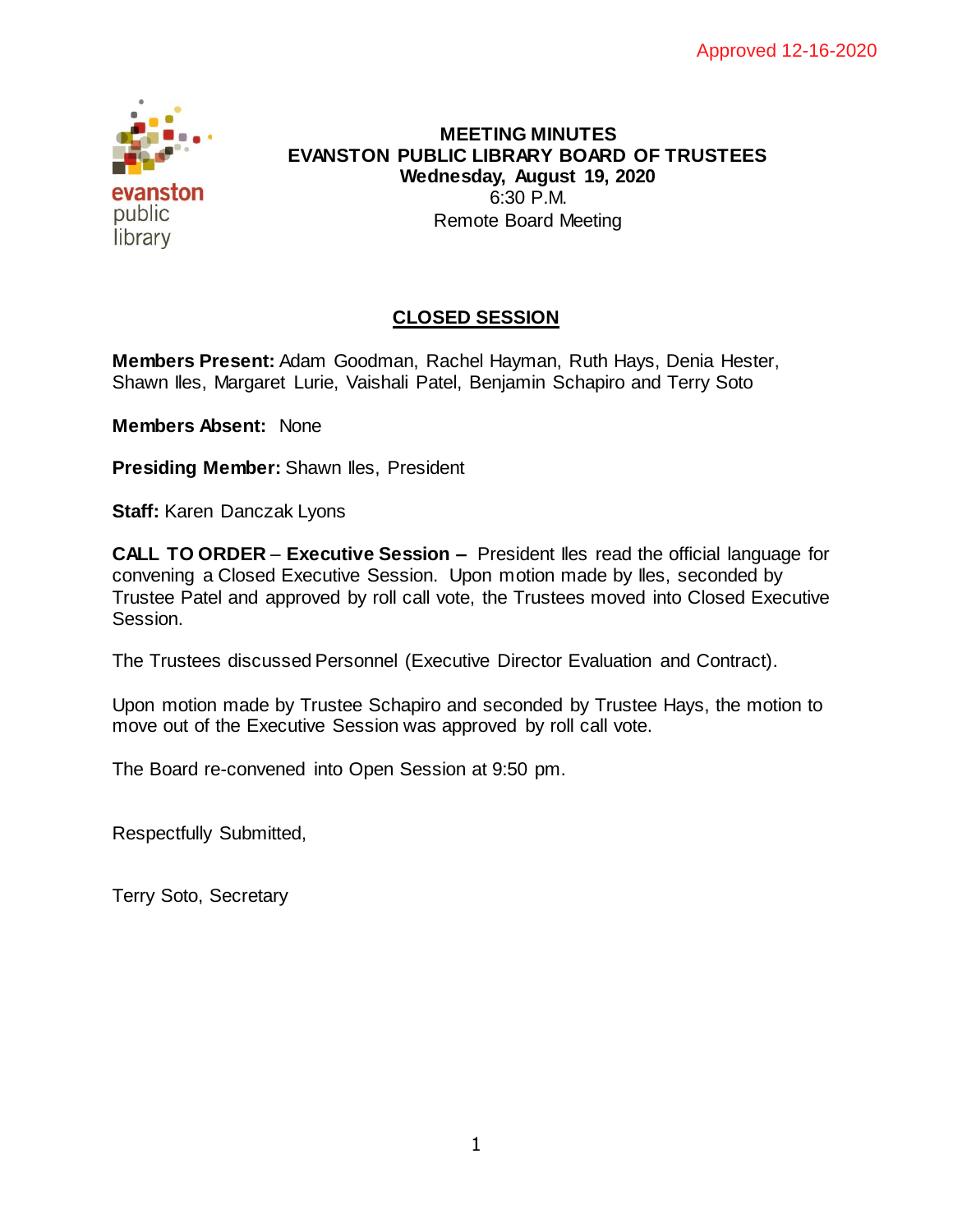

#### **MEETING MINUTES EVANSTON PUBLIC LIBRARY BOARD OF TRUSTEES Wednesday, September 16, 2020 6:30 P.M. Remote Board Meeting**

# **CLOSED SESSION**

**Members Present:** Adam Goodman, Rachel Hayman, Ruth Hays, Denia Hester, Shawn Iles, Margaret Lurie, Vaishali Patel, Benjamin Schapiro and Terry Soto

**Members Absent:** None

**Presiding Member:** Shawn Iles, President

**Staff:** Karen Danczak Lyons

**CALL TO ORDER** – **Executive Session –** President Iles read the official language for convening a Closed Executive Session. Upon motion made by Iles, seconded by Trustee Hays and approved by roll call vote, the Trustees moved into Closed Executive Session.

The Trustees discussed Personnel (Executive Director Evaluation and Contract).

The motion to end the Executive Session was made by Trustee Patel, seconded by Trustee Lurie, and approved by roll call vote.

The Board re-convened into Open Session at 8:43 pm.

Respectfully Submitted,